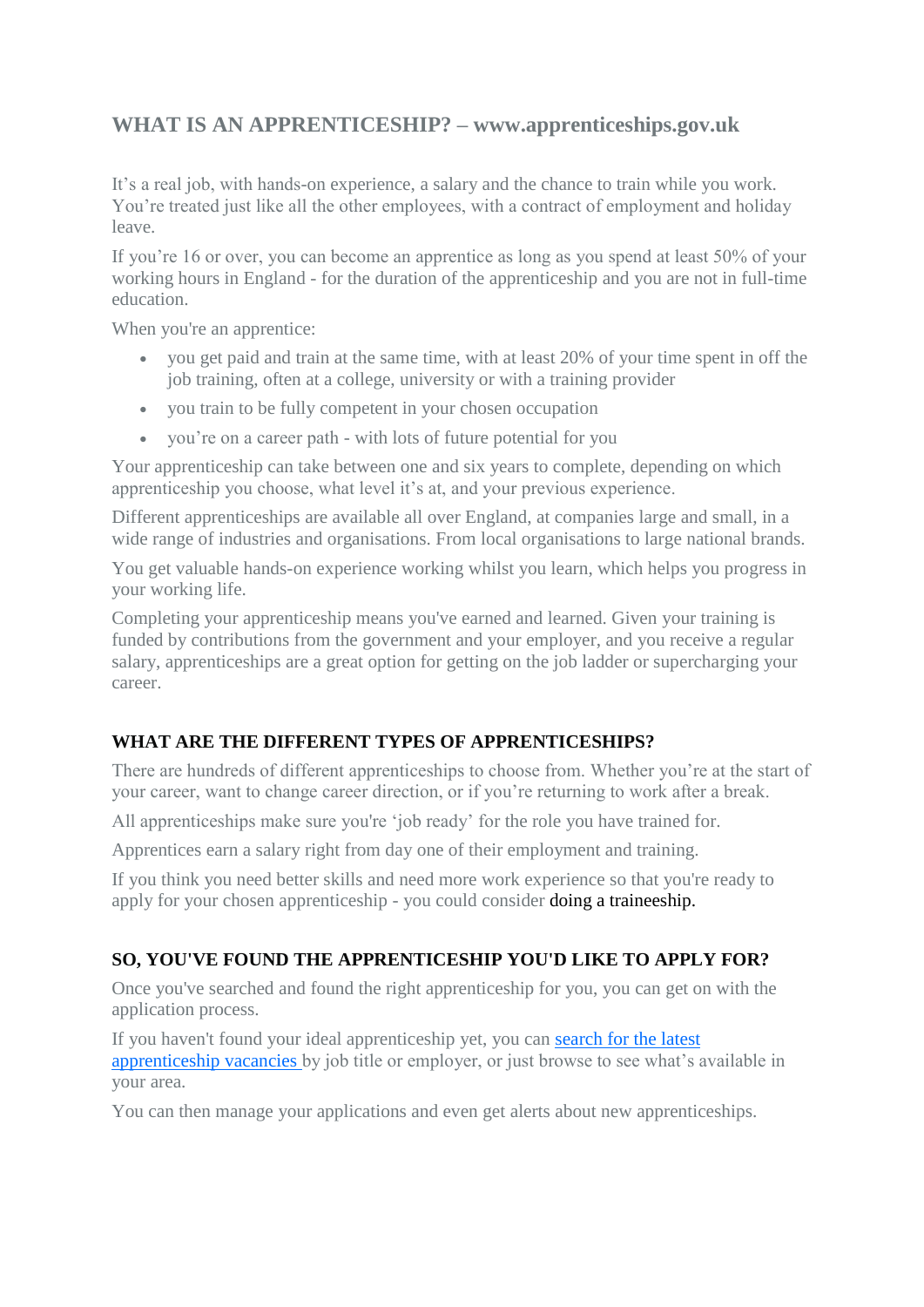# **APPLY FOR THE JOB AND SEND THE APPLICATION TO THE EMPLOYER**

[Get help](https://nationalcareersservice.direct.gov.uk/get-a-job/cv-sections) with writing applications, creating a good CV and covering letter.

# **WAIT FOR THE APPLICATIONS TO BE SHORTLISTED**

If you haven't applied for many jobs before, this can be the nail-biting bit, where you're waiting to hear back from the employer. Sometimes it might help to check when the closing date was for applications - this should give you a clue as to when they'll be in touch.

It's a good idea to apply for more than one apprenticeship vacancy at one time. Try and get a number of applications to potential employers; that way you're increasing your options and not waiting for a response from one employer.

If you don't get an interview, don't take it personally. It's usual to apply for a number of vacancies before you find the right apprenticeship for you. This happens to everyone and it's part of the normal process.

# **IF YOU'RE ON THE SHORTLIST, YOU'LL BE INVITED FOR AN INTERVIEW WITH THE EMPLOYER**

This first interview could be an online chat or video call, rather than a face-to-face one. Remember to brush up your research into the organisation for each stage of the interview process.

#### **TRAINING PROVIDERS**

Your employer will find a training provider that is best suited to deliver the training for your apprenticeship. Some training providers also offer support to help you apply for an apprenticeship.

Your teacher or careers adviser can help you find out about training providers and how to get in touch. There are also other local organisations that can help you find out more, like a job centre or other community programmes.

#### **THE INTERVIEW PROCESS**

Everyone goes through the interview process at some stage of their working life. When you apply for new jobs, you will almost always have an interview, whatever stage you're at in your career.

If you want to up-skill or are returning to the workplace after a break, you may already know how to prepare for an interview and what you're expected to take with you on your first day.

If that's the case, then all you need to do is [Find an apprenticeship.](https://www.apprenticeships.gov.uk/apprentice/find-an-apprenticeship)

If you're planning on working for bigger organisations, you might have two or three interviews. A smaller employer may just want to meet you face-to-face, to see if you fit into their organisation.

Employers will each set their own application process for an apprenticeship, which will be similar to applying for any other job within that organisation. This typically, will involve an interview.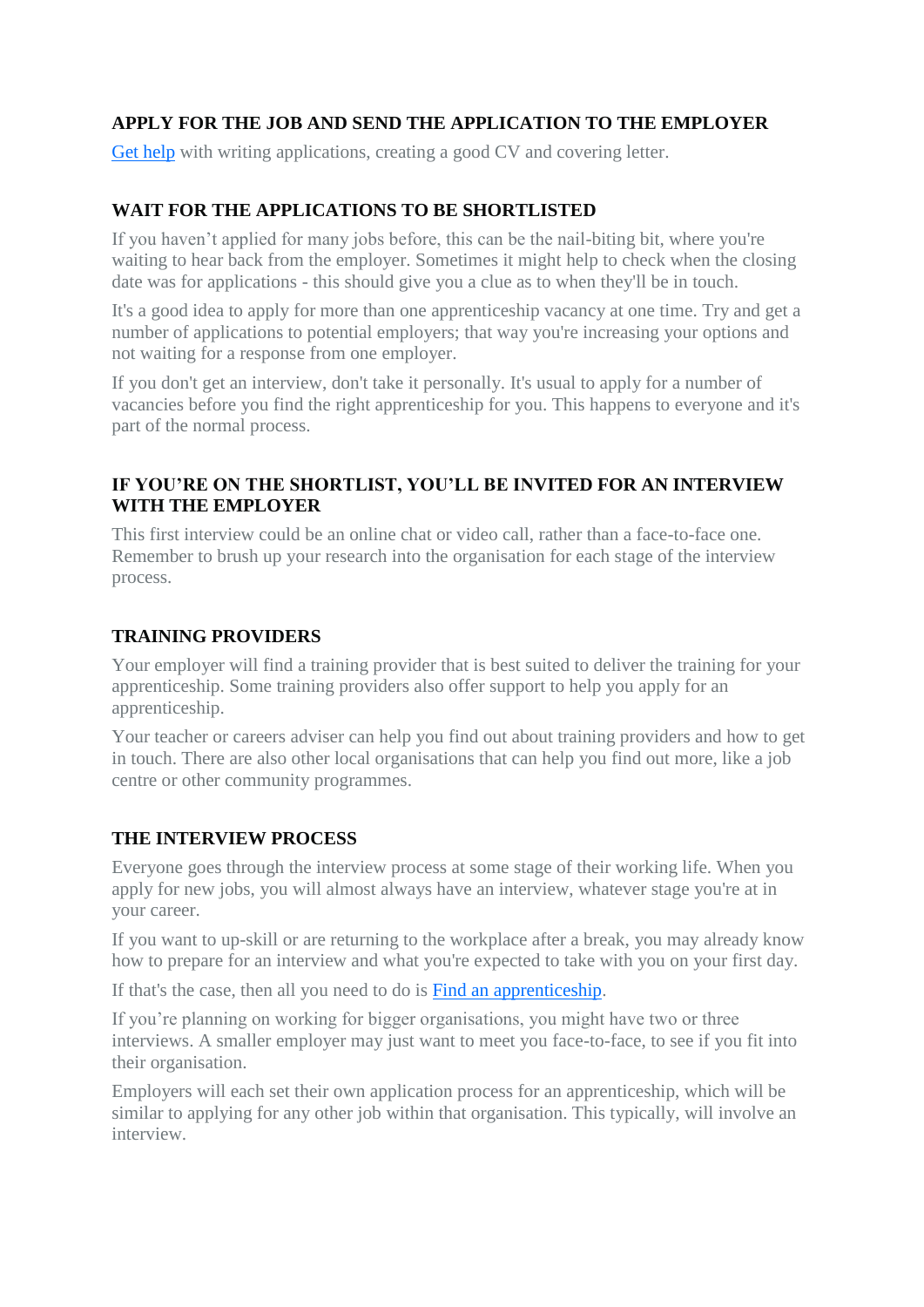Interviews can range from face-to-face, a panel interview, on the telephone or online. It just depends on how the employer wants to conduct it.

If you've not done an interview before, the following tips should help you through the whole process:

# **BEFORE YOUR INTERVIEW**

#### **CHECK WHERE AND WHEN**

Find out what time your interview is, then figure out the best way to get there in plenty of time. Also check the employer's website for the address, directions and any useful advice on finding their premises.

#### **KNOW YOUR STUFF**

It's worth finding out as much as you can about the apprenticeship, and the organisation that's interviewing you. You might also want to keep up to date with the relevant news in your industry, just in case your interviewer asks your opinions on any relevant news stories.

# **PRACTICE**

Try a mock interview with a teacher, adviser or even a friend. A simple practice interview can help you feel more confident, and see what questions and answers you need to practice.

Remember to include a few questions that you think you might be asked e.g. Why you chose this apprenticeship, what you enjoy most about your current studies.

# **DAY OF THE INTERVIEW**

# **WHAT TO WEAR**

You don't necessarily need to wear a suit, but smart trousers or a skirt and a shirt or blouse will show you're taking it seriously.

# **GET THERE EARLY**

Especially if you're using public transport. Look to arrive between 10 and 15 mins before your interview time, and make sure you have their phone number handy so you can let them know if you're delayed. Remember, being on time and reliable could be the first thing they learn about you.

#### **GOOD BODY LANGUAGE**

Try not to slouch, yawn or fold your arms. Stay calm and alert, sit up straight and make eye contact. Whoever is interviewing you will know you're nervous and not necessarily used to being asked interview questions.